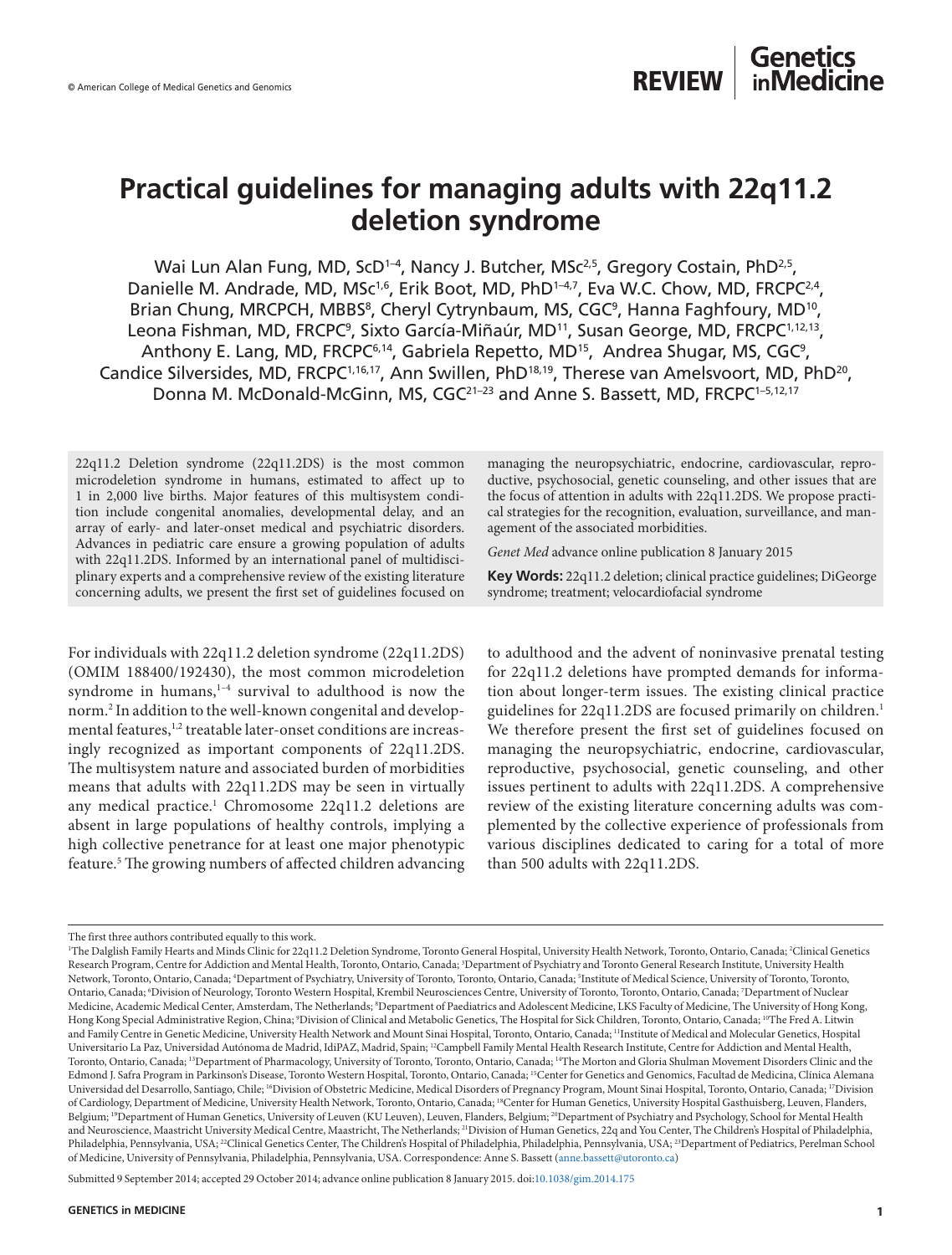# **METHODS**

These guidelines were developed in two stages. First, we conducted a comprehensive review of the existing literature. The EMBASE (1947 to week 28 of 2013), MEDLINE (1946 to 16 July 2013), and PsycINFO (1806 to the second week of July 2013) databases were searched on 16 July 2013 using the OVID interface and the search term "[(22q\* adj3 deletion) OR (velocardiofacial OR velocardio-facial OR velo-cardiofacial OR velo-cardio-facial OR VCFS) OR (DiGeorge syndrome) OR (conotruncal anomaly face syndrome)] AND adult." This search was limited to the literature concerning humans; it yielded 1,785 potentially relevant articles (including journal articles, conference proceedings, book chapters, and books). Initial screening by scanning titles resulted in the elimination of 718 duplicates and 392 irrelevant articles, leaving 675 articles. Screening abstracts resulted in the exclusion of a further 176 articles. A manual search of the remaining 499 articles resulted in the elimination of 261 without a substantive focus on adult issues in 22q11.2DS. Ten articles of potential interest were unavailable (nine case reports and one case series involving three patients). The search was repeated on 8 July 2014 and resulted in the identification of 25 additional articles, for a final total of 253.

Second, a draft consensus document was created by clinicians and researchers based in Toronto (Canada) who have diverse expertise in managing adult issues in 22q11.2DS. The resulting manuscript was then circulated among seven clinicians/researchers from Asia, Europe, South America, and the United States who are experienced in the clinical care of and/or research on adults with 22q11.2DS for additional feedback. All authors met at least one of the following criteria: (i) substantial clinical experience working with adults with 22q11.2DS (operationalized as having seen at least 10 adult patients with 22q11.2DS in both consultation and follow-up) and (ii) substantial research experience with adults with 22q11.2DS (based on peer-reviewed publications). The results of the literature search were used to guide the discussion and to support consensus recommendations with scientific evidence when possible. A relatively limited literature about this complex condition in adulthood exists, however, particularly for management issues. Consequently, as for the general clinical practice guidelines for 22q11.2DS,<sup>1</sup> virtually all of the evidence is level III or IV (e.g., descriptive studies, case series, expert opinions). Thus we did not formally grade the individual recommendations presented.

# **REVIEW AND PRACTICE GUIDELINES**

The phenotypes associated with 22q11.2DS are highly variable in number and severity, even within families and between monozygotic twins.<sup>6</sup> This variability contributed to the historical naming and characterization of what were originally thought to be distinct clinical syndromes (e.g., DiGeorge syndrome, velocardiofacial syndrome) before the discovery of a common underlying microdeletion on chromosome 22q11.2. The available information on the adult phenotype and natural history of 22q11.2DS pertains primarily to neuropsychiatric, endocrine, cardiovascular, reproductive, and psychosocial issues.

Although a growing number of adults with 22q11.2DS received their diagnosis during childhood because of targeted testing prompted by typical syndromic features, the variable phenotype of 22q11.2DS often presents a significant diagnostic challenge to clinicians. Many of the adults reported in the literature and most familiar to geneticists were diagnosed following the birth of an affected child.<sup>6</sup> Others were reported as a result of genetic screening studies of at-risk populations.5 Multiple case reports in subspecialty journals testify to the limited awareness in the general medical community of 22q11.2DS and its vast phenotypic spectrum. For this reason, many adults with a 22q11.2 deletion, especially those without typical congenital anomalies or who were born before confirmatory testing became available, remain undiagnosed.7 This is the greatest barrier to understanding the full spectrum of the condition, including course and outcome, and thus to providing the optimal anticipatory care that promises improved symptom management, quality of life, and functioning. The available data support the likelihood that all associated conditions in 22q11.2DS respond similarly to the idiopathic forms of these conditions, that is, to standard management strategies and treatments, whether surgical or medical. The caveat for 22q11.2DS is that the multisystem nature of the associated features and potential side effects of treatment demand attention by all clinicians, regardless of their subspecialty. These issues are outlined in **Tables 1**–**4** and **Supplementary Figure S1** online.

# **Neuropsychiatric manifestations in young to middle-aged adults**

Neuropsychiatric diseases (i) comprise the most common group of later-onset conditions in  $22q11.2DS$ ,  $8-13$  (ii) are typically of greatest concern to patients and their families because of their seriousness and the associated stigma,<sup>14,15</sup> (iii) are most likely to bring adolescent and adult patients (back) to medical attention and to affect the individual's daily functioning,<sup>15,16</sup> and (iv) may constitute a management challenge.<sup>11,17,18</sup>

### **Schizophrenia**

There is a well-established association between 22q11.2DS and schizophrenia.<sup>19,20</sup> Approximately one in every four to five adults with 22q11.2DS will develop this serious mental illness, usually in late adolescence or early adulthood.<sup>8,10</sup> Thus individuals with 22q11.2DS have a greater than 20-fold increase in risk for schizophrenia.10,19 Schizophrenia associated with 22q11.2DS is essentially indistinguishable from schizophrenia in the general population with respect to prodrome, age at onset, presentation, and cognitive profile, apart from a lower mean intelligence quotient.<sup>8,10,19,21-25</sup> As for virtually all associated conditions in 22q11.2DS, standard management is recommended, that is, management according to clinical practice guidelines for schizophrenia, including antipsychotic medications.<sup>1</sup> Patients may benefit from a "start low, go slow" approach to antipsychotic dosing and prophylactic (e.g., anticonvulsant)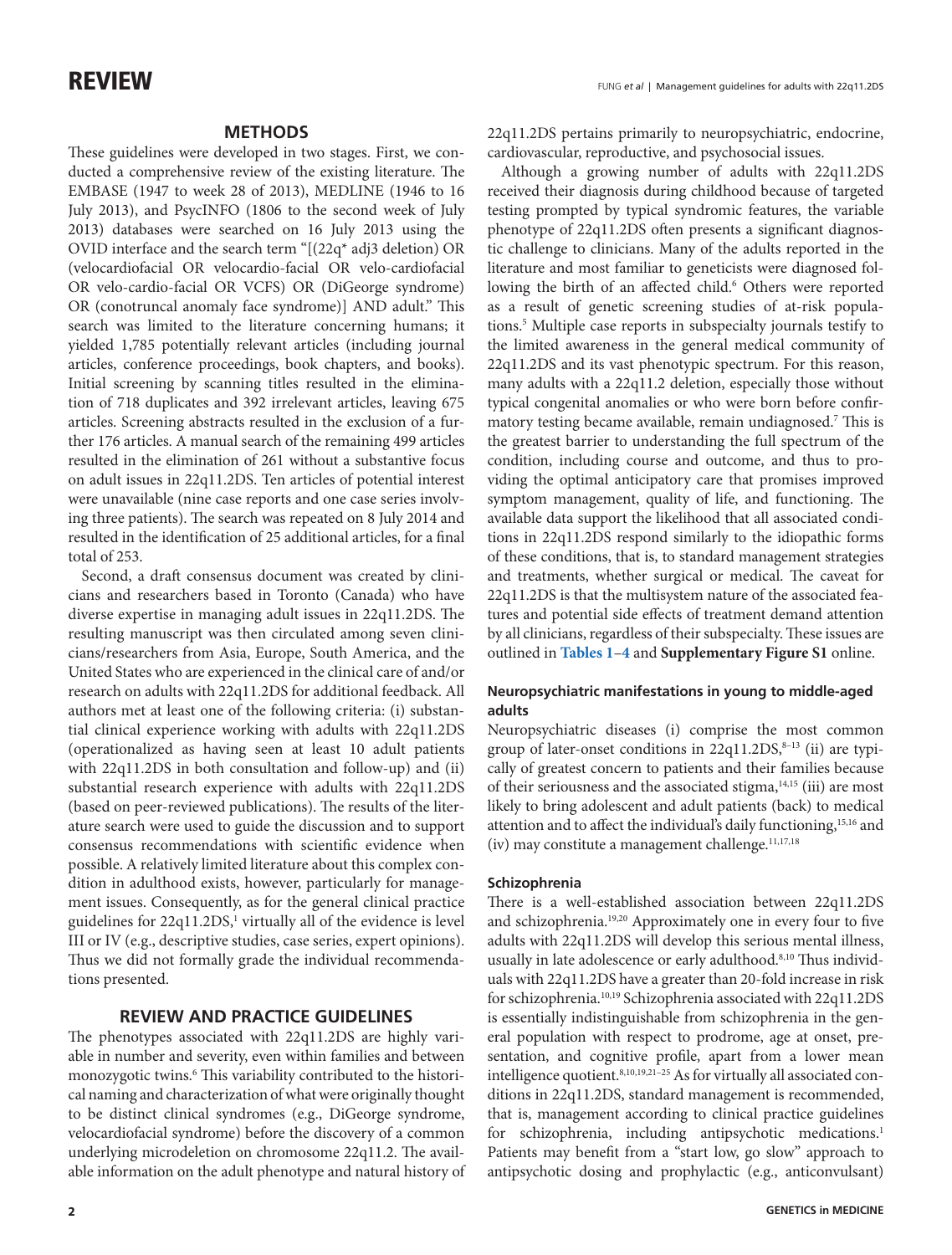|                                                                                      | Baseline workup at adult diagnosis or initial<br>assessment at transition from pediatric care |                                               | Annual or biennial follow-up<br>as an adult |                 |
|--------------------------------------------------------------------------------------|-----------------------------------------------------------------------------------------------|-----------------------------------------------|---------------------------------------------|-----------------|
| <b>Recommendations</b>                                                               | Complete                                                                                      | As needed                                     | Complete                                    | As needed       |
| Genetic/general assessments and management                                           |                                                                                               |                                               |                                             |                 |
| Consultation with medical geneticist and/or<br>clinicians experienced with 22q11.2DS | ✓                                                                                             |                                               |                                             |                 |
| Genetic counseling <sup>a</sup>                                                      | ✓                                                                                             |                                               | ✓                                           |                 |
| Clinical genetic testing                                                             | $\mathcal{I}^{\rm b}$                                                                         |                                               |                                             |                 |
| Family planning and prenatal counseling                                              |                                                                                               | $\checkmark$                                  |                                             | ✓               |
| Other clinical assessments                                                           |                                                                                               |                                               |                                             |                 |
| Comprehensive medical history                                                        | ✓                                                                                             |                                               |                                             |                 |
| Systems review                                                                       |                                                                                               |                                               | ✓                                           |                 |
| Psychiatric assessment <sup>c</sup>                                                  |                                                                                               |                                               |                                             |                 |
| Cognitive and capacity assessments                                                   |                                                                                               |                                               |                                             |                 |
| Neurological assessment                                                              |                                                                                               | ✓                                             |                                             |                 |
| Ophthalmological assessment                                                          |                                                                                               |                                               |                                             |                 |
| Orthopedic assessment                                                                |                                                                                               |                                               |                                             |                 |
| Family history                                                                       | ✓                                                                                             |                                               | ✓                                           |                 |
| Physical examination (including for hygiene and care)                                | ℐ                                                                                             |                                               |                                             |                 |
| BMI/growth/nutritional assessment                                                    | ✓                                                                                             |                                               |                                             |                 |
| Other investigations                                                                 |                                                                                               |                                               |                                             |                 |
| 22q11.2DS-relevant laboratory tests <sup>d</sup>                                     | ✓                                                                                             |                                               | ✓                                           |                 |
| Electrocardiography                                                                  |                                                                                               | ✓                                             |                                             | $\mathscr{N}$ e |
| Transthoracic echocardiography                                                       |                                                                                               | $\checkmark$ (If not previously<br>performed) |                                             |                 |
| Abdominal ultrasoundf                                                                |                                                                                               | ✓                                             |                                             |                 |
| Electroencephalography                                                               |                                                                                               | ✓                                             |                                             |                 |
| Other management                                                                     |                                                                                               |                                               |                                             |                 |
| Contraception and safe sex counseling                                                | ✓                                                                                             |                                               |                                             |                 |
| Counseling on Internet safety                                                        |                                                                                               |                                               |                                             |                 |
| Dental assessment                                                                    |                                                                                               |                                               |                                             |                 |
| Audiology assessment                                                                 |                                                                                               |                                               |                                             |                 |
| Other <sup>9</sup>                                                                   |                                                                                               |                                               |                                             |                 |

22q11.2DS, 22q11.2 deletion syndrome; BMI, body mass index.

<sup>a</sup>Described in the text. <sup>b</sup>Proband, offspring, and parents (siblings if parents unavailable). In addition to monitoring for changes (Table 2), includes assessment of, e.g., substance use, gambling, and risky behaviors. <sup>a</sup>Complete blood count (CBC) and differential, electrolytes, thyroid-stimulating hormone, pH-corrected ionized calcium, magnesium, parathyroid hormone, creatinine, liver function tests (especially alanine aminotransferase), lipid profile, glucose, and HbA1c are examples. Consider checking CBC and calcium preoperatively and postoperatively, as well as regularly during pregnancy. <sup>e</sup>Especially for individuals with significant congenital heart disease. <sup>1</sup>Especially with regard to renal agenesis. g Including vocational counseling/training, supported employment and individual placement and support, diet and exercise counseling, life skills assessment, and financial management.

Adapted from refs. 1, 9, and 16.

management strategies to help ameliorate the risk of associated side effects, particularly with respect to seizures during clozapine treatment.<sup>26</sup>

The elevated risk for psychotic illness in 22q11.2DS prompts questions about prevention, early signs, diagnosis, and treatment. Informed discussion about schizophrenia as a lifelong but treatable and manageable condition is essential. Placing the disease in the context of other chronic diseases such as diabetes mellitus may be helpful. Promptly seeking expert help in diagnosis and effective treatment may improve prognosis.<sup>19</sup> Learning about early signs that may herald treatable psychiatric illness can facilitate this and may be empowering for families (**Table 2**). There are no proven preventions for psychotic illness. However, avoiding substance use, particularly early marijuana use, and implementing lifelong general health measures such as good nutrition and physical and mental exercise are reasonable recommendations.<sup>27</sup> Research with respect to identifying predictors of future psychotic illness in 22q11.2DS is ongoing.25,28–30 Meanwhile, concerns, misconceptions, and a sense of stigma should be solicited and addressed.<sup>14,15,31</sup>

# **Other psychiatric disorders and neurobehavioral features**

Other nonpsychotic, treatable psychiatric illnesses are collectively more common in 22q11.2DS than is schizophrenia, and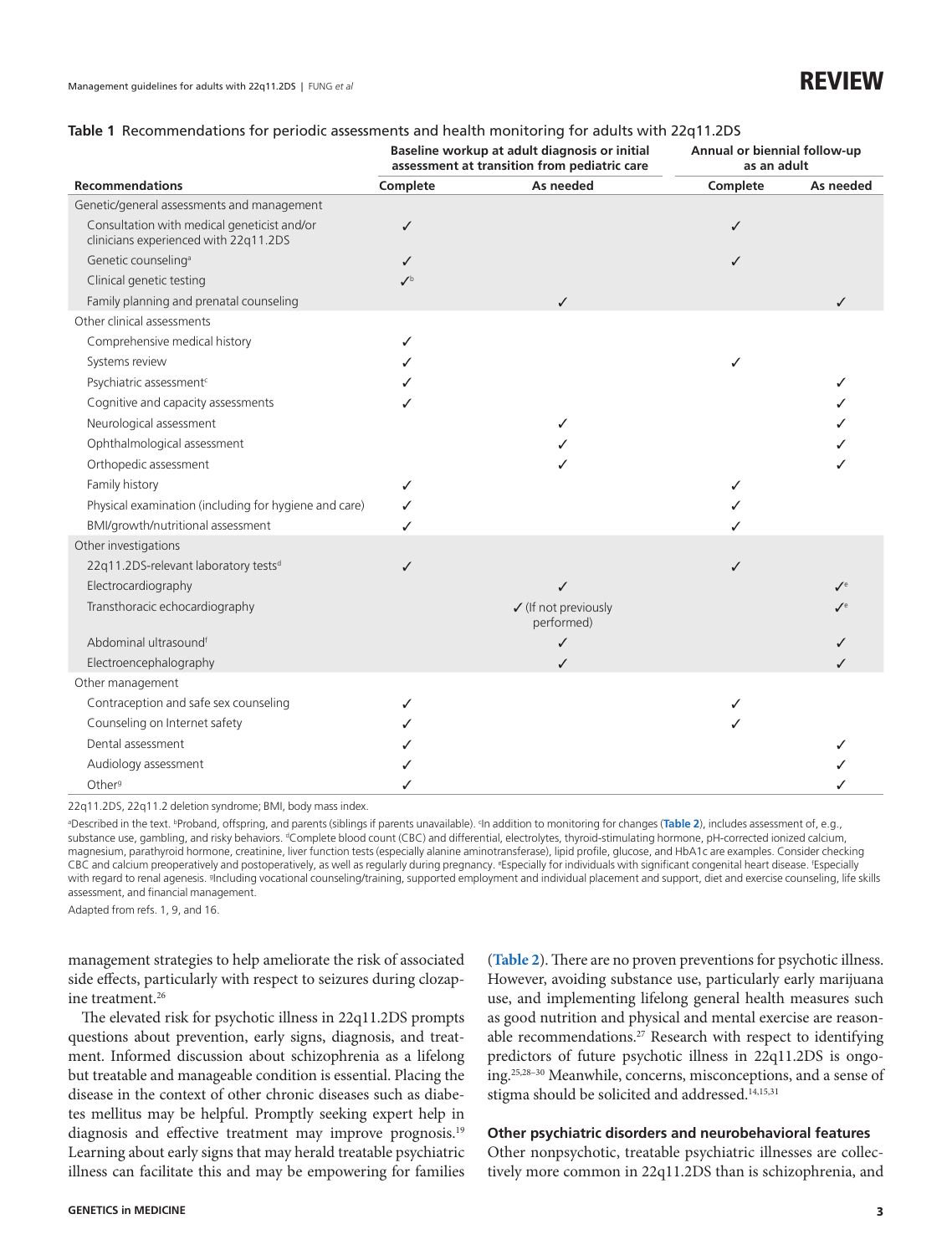# **Table 2** Signs and symptoms representing a change from baseline that may suggest a treatable psychiatric illness **New onset or exacerbation of problems**

| <b>Thinking</b>                                                                                                                                  | <b>Emotions</b>                                                              |  |
|--------------------------------------------------------------------------------------------------------------------------------------------------|------------------------------------------------------------------------------|--|
| • Impaired memory, concentration, or attention                                                                                                   | • Increased anxiety, worry, nervousness, fear                                |  |
| • Preoccupations                                                                                                                                 | • Irritability, anger, hostility, resentment                                 |  |
| • Increased irrational statements or repetitive ideas                                                                                            | • Increased sadness, crying                                                  |  |
| • Misinterpretation of people's motives, situations                                                                                              | • Increased apathy, not as interested in or enjoying life                    |  |
| • Suspiciousness                                                                                                                                 | • Smiling or laughing for no apparent reason                                 |  |
| • Threatening suicide                                                                                                                            | • Rapidly changing mood—from happy to sad to angry<br>for no apparent reason |  |
| · Delusions and hallucinations (changed perception of reality, e.g., believe phone is tapped,<br>hearing voices, new onset of imaginary friends) | • Hypersensitivity to perceived criticisms/insults (hurt<br>feelings)        |  |
| <b>Behavior</b>                                                                                                                                  |                                                                              |  |
|                                                                                                                                                  | Physical/somatic                                                             |  |
| • Avoidance of people, social withdrawal (even from family)                                                                                      | • Changes in amount of sleep (much less or much<br>more)                     |  |
| • Increased impulsive behaviors and/or emotional outbursts                                                                                       | • Disruption of sleep patterns                                               |  |
| • Agitation (e.g., screaming, pacing, aggression)                                                                                                | • Changes in energy level (e.g., increased fatigue)                          |  |
| • Unusual/odd or self-injurious behavior                                                                                                         | • Changes in appetite and/or weight                                          |  |
| • Neglect in self-care (e.g., hygiene, clothing, appearance)                                                                                     | • Increased motor disturbances (e.g., tremors, tics)                         |  |
| • Deterioration in functioning at home, in social situations, at school or work                                                                  | • Increase in physical complaints (e.g., gastrointestinal<br>symptoms)       |  |
| Differential diagnosis/potential confounding or exacerbating factors                                                                             |                                                                              |  |

- Endocrine (e.g., thyroid dysregulation, hypocalcemia) or other processes (e.g., infection, sleep apnea, drinking excess water/carbonated beverages, Parkinson disease, emerging dementia) causing, e.g., metabolic disturbance or hypoxia
- Substance use (e.g., caffeine, alcohol, street drugs such as marijuana)
- Treatment related (medication side effects or undertreatment, e.g., secondary to poor/improper compliance)
- Changes in physical environment (e.g., caregivers, co-residents, living space)
- Hearing or other sensory deficits

Adapted from refs. 19 and 27.

the incidence of some may be higher even than the high rates of these conditions in the general population.<sup>8-10,13</sup> Anxiety disorders seem to be particularly common in adults with 22q11.2DS, sometimes persisting from childhood and sometimes arising later.<sup>10</sup> Notably, although bipolar disorder sometimes occurs in 22q11.2DS, it has a similar prevalence to that in the general population, as do other more common disorders such as major depression and substance use disorders.<sup>8,9,13,32</sup> Autism spectrum disorders and sometimes attention deficit disorder, with onset during childhood, remain important features in adulthood<sup>13,33</sup> but have no apparent relationship to the later appearance of schizophrenia.<sup>33</sup>

With respect to the diagnosis and treatment of psychiatric disorders, challenges exist in the minority of adults with moderate or severe intellectual disability,<sup>12,17</sup> including communication limitations that may hinder the recognition or assessment of treatment response using standard measures. In most cases these challenges can be overcome with expert care. Emotional or temper outbursts, which are described in individuals with 22q11.2DS, may be a feature of untreated or undertreated anxiety or psychotic illness, and multiple physical factors potentially contribute to them.1,19 Early diagnosis and prompt institution of standard effective management by a knowledgeable clinician are essential for all psychiatric illnesses. Routine monitoring for changes in emotions, thinking, physical state, and behavior/

functioning (**Table 2**) facilitates this. Awareness of issues such as suggestibility, the patient's intellectual level, and, most important, his or her baseline state and functioning, is essential.

### **Cognitive and adaptive functioning**

Most patients with 22q11.2DS have an intelligence quotient in the borderline range (70–84), and 30–40% have mild intellectual disability (intelligence quotient: 55-69).<sup>21,23,28,34</sup> More severe intellectual disability is rare,<sup>9,23,35</sup> but 22q11.2DS may be underrecognized in this subgroup.<sup>12</sup> A minority of individuals have intellect in the average range, although various learning difficulties may still be present, for example, in arithmetic skills.<sup>9,23,36</sup> These may require accommodations in postsecondary education and workplace settings. Most affected individuals require assistance with understanding and completing forms (e.g., to ensure benefits are received), managing money, and making complex life and work decisions. Structure and routine usually facilitate optimal functioning in all domains and can help reduce anxiety. Using visual reminders may help overcome deficits in verbal (auditory) learning and reduce frustrations for caregivers and patients alike.

On the other hand, deficits in receptive language and comprehension may be camouflaged by relatively good verbal skills, despite speech deficits. Coupled with a tendency to downplay, hide, and/or deny existing problems, as well as difficulty engaging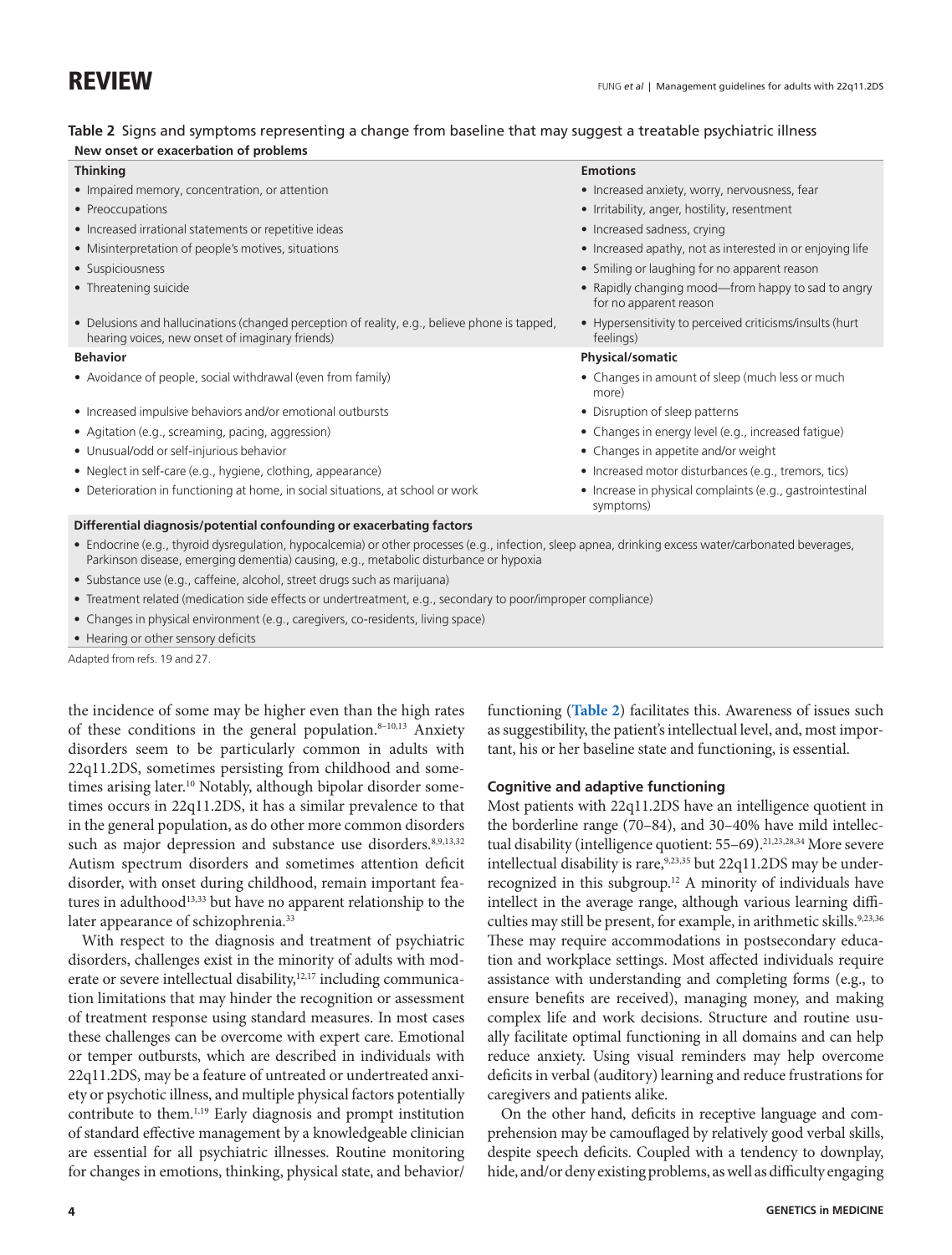

# **Table 3** General recommendations for prenatal and perinatal care of adults with 22q11.2DS

| <b>General recommendation</b>                                                                                                                               | <b>Details</b>                                                                                                                                                                                                                                                                                                                   |  |
|-------------------------------------------------------------------------------------------------------------------------------------------------------------|----------------------------------------------------------------------------------------------------------------------------------------------------------------------------------------------------------------------------------------------------------------------------------------------------------------------------------|--|
| Discuss pregnancy options                                                                                                                                   | • With both partners, as well as family members and health professionals, as appropriate                                                                                                                                                                                                                                         |  |
| Ensure provision of genetic counseling                                                                                                                      | • Including both partners, as well as other quardians/caregivers, as appropriate                                                                                                                                                                                                                                                 |  |
|                                                                                                                                                             | · Discussion of (i) recurrence risk (50% chance of having a child with 22q11.2DS), (ii)<br>unpredictable intrafamilial variability in expression, (iii) potential impact of maternal<br>morbidities and associated treatments on maternal-fetal health, and (iv) challenges in<br>caring for a child with (or without) 22q11.2DS |  |
| Monitor for known and new-onset endocrine conditions                                                                                                        | • Monitor for and promptly treat gestational diabetes                                                                                                                                                                                                                                                                            |  |
|                                                                                                                                                             | • Regular 22q11.2DS laboratory investigations, e.g., TSH, ionized calcium (Table 1)                                                                                                                                                                                                                                              |  |
|                                                                                                                                                             | • Calcium and vitamin D supplementation                                                                                                                                                                                                                                                                                          |  |
| Optimize psychiatric care for mother and fetus, as well as<br>partner, if necessary                                                                         | • Confirm medication safety (e.g., at http://www.motherrisk.org) and necessity, and<br>modify medications only as required                                                                                                                                                                                                       |  |
|                                                                                                                                                             | • Monitor for signs of peri- and postpartum mood and psychotic disorders                                                                                                                                                                                                                                                         |  |
| Genetic diagnosis of 22q11.2 deletion in fetus/conceptus                                                                                                    | • Standard prenatal testing using FISH, MLPA, or chromosomal microarray to analyze<br>chorionic villus sample (beginning at 10-12 weeks' gestation) or chromosome<br>preparations from fetal cells obtained by amniocentesis (beginning at 15-18 weeks'<br>gestation)                                                            |  |
|                                                                                                                                                             | • Preimplantation genetic diagnosis and assisted reproductive techniques would be<br>available in some jurisdictions for select cases                                                                                                                                                                                            |  |
|                                                                                                                                                             | • Noninvasive prenatal genetic testing is an emerging technology                                                                                                                                                                                                                                                                 |  |
| Evaluate for potential fetal anomalies                                                                                                                      | • High-resolution ultrasound examination for polyhydramnios, intrauterine growth<br>retardation and palatal, renal, and other anomalies (beginning at 18-22 weeks' gestation)                                                                                                                                                    |  |
|                                                                                                                                                             | • Fetal echocardiogram (18-22 weeks' gestation)                                                                                                                                                                                                                                                                                  |  |
| Provide and reinforce general recommendations                                                                                                               | • Maintain good nutrition and physical activity                                                                                                                                                                                                                                                                                  |  |
|                                                                                                                                                             | • Standard preconception folate/vitamin supplementation                                                                                                                                                                                                                                                                          |  |
|                                                                                                                                                             | • Avoid smoking, alcohol, and street drugs                                                                                                                                                                                                                                                                                       |  |
|                                                                                                                                                             | • Avoid known teratogens (e.g., retinoic acid)                                                                                                                                                                                                                                                                                   |  |
| Consider delivery at a tertiary care center and/or a center<br>experienced in the care of neonates with 22q11.2DS and<br>associated obstetric complications | • Women with significant congenital cardiac conditions should also be monitored by their<br>cardiologists                                                                                                                                                                                                                        |  |

22q11.2DS, 22q11.2 deletion syndrome; FISH, fluorescence in situ hybridization; MLPA, multiplex ligation-dependent probe amplification; TSH, thyroid-stimulating hormone.

Adapted from refs. 19 and 70.

during a first meeting, medical history taking may be challenging. Patience, along with collateral information from caregivers who know the patient well, can ameliorate these issues. However, more time and more investigations than are necessary for the average patient are often required. Similarly, the cognitive capability of patients with 22q11.2DS to describe or to understand the various medical conditions they have and the need for treatment for these conditions may be suboptimal, especially in the presence of intellectual disability and/or psychotic illness.<sup>16,23</sup> Standard measures to improve compliance with recommended management can include clear and careful explanations to the patient—together with caregivers—about their conditions and treatments. Providing simple, written instructions and monitoring medication intake are often helpful.

Cognitive impairments may have an impact on many domains of functioning, including communication, living skills (particularly in work settings), and management of finances.<sup>16,23</sup> The presence of a serious psychiatric disorder such as schizophrenia can also be an important mediator of functioning.16,23 For many patients, the availability of supported employment opportunities and close collaboration between the vocational team (employment specialists) and the clinical team can facilitate

finding an appropriate job and job retention. Part-time employment may be preferred and/or more accommodations provided (e.g., more breaks), especially with limitations such as fatigue and stress sensitivity that may accompany medical or neuropsychiatric conditions. Areas of relative strength in adult functioning and data that could help to inform vocational training and expectations are described in more detail elsewhere.<sup>16</sup>

Deficits in socialization, comprehension, and executive functioning<sup>16,21,23,37</sup> can make some individuals with 22q11.2DS, even those with intellect in the average range, prone to poor social judgment and decision making in everyday life. They may become involved in financially and/or emotionally exploitative friendships or romantic relationships without realizing their abusive nature. Internet safety has also become a major issue (e.g., sharing of intimate photos or other personal information). Lack of insight into limitations may lead to setting unrealistic goals. Balancing the individual's wishes and aspirations with attempting to avoid repeated disappointments that are highly discouraging may be a challenge. Family members and professionals involved in the care of patients with 22q11.2DS should be cognizant of these potential problems in order to provide support accordingly.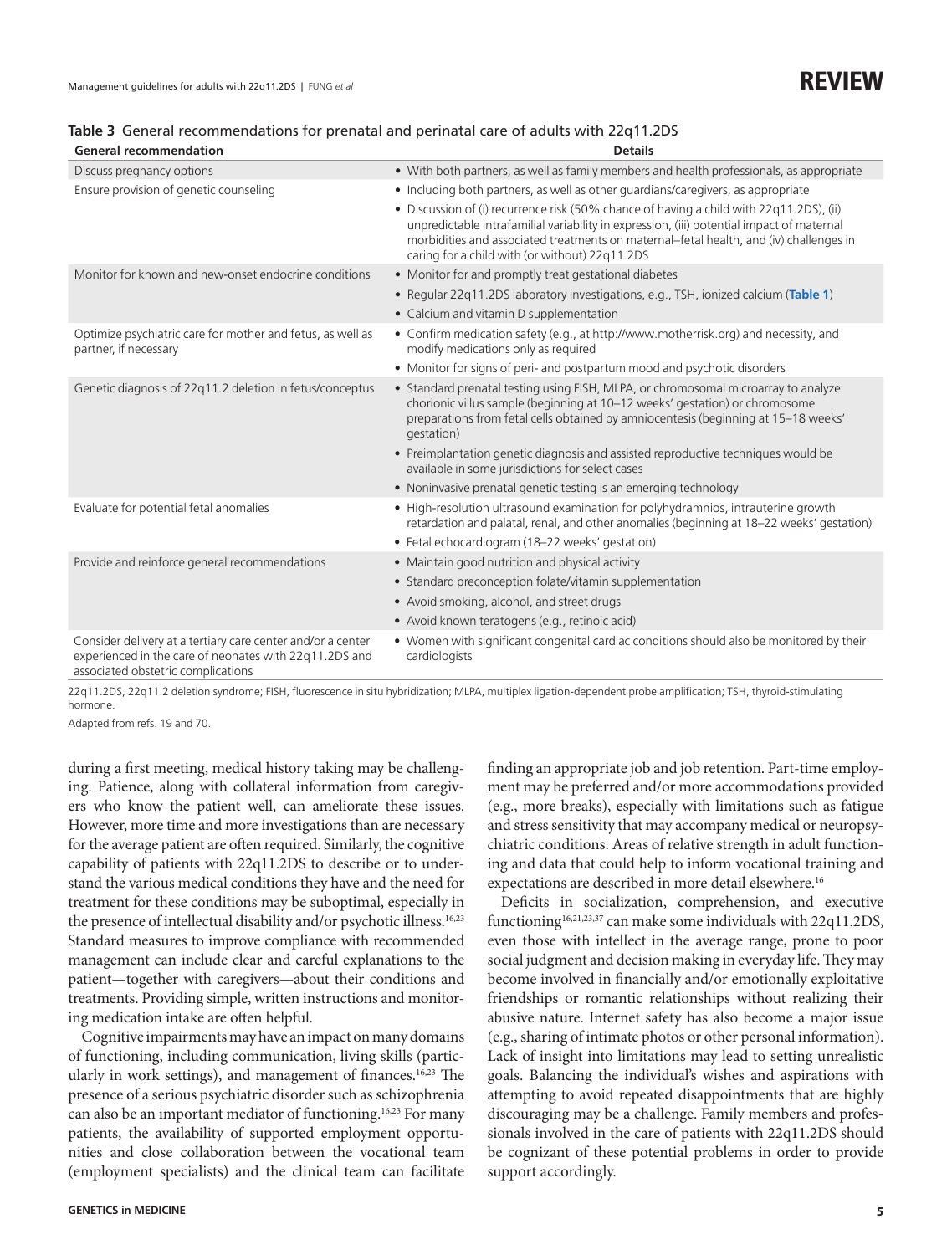| <b>Traditional genetic counseling</b><br>approach                                                                                                            | Common characteristic of patients<br>with 22q11.2DS                                         | Alternative genetic counseling strategy<br>for patients with 22q11.2DS                                                                                                                                                         |
|--------------------------------------------------------------------------------------------------------------------------------------------------------------|---------------------------------------------------------------------------------------------|--------------------------------------------------------------------------------------------------------------------------------------------------------------------------------------------------------------------------------|
| Assumption of average intelligence                                                                                                                           | Pervasive but extremely variable level of learning<br>difficulties and cognitive impairment | Spend time gaining an understanding of<br>the specific level of cognitive and practical<br>functioning, as well as any specific learning<br>disabilities<br>Obtain neurocognitive testing or refer to existing<br>test results |
| Discuss probability and risk                                                                                                                                 | Difficulty understanding abstract concepts                                                  | Minimize discussion of probabilities and risk                                                                                                                                                                                  |
| Minimal use of visual aids                                                                                                                                   | Visual memory may be a relative strength<br>compared with auditory memory                   | Use simple diagrams and visual aids to illustrate<br>all major points<br>Provide handouts                                                                                                                                      |
| Use analogies to illustrate concepts                                                                                                                         | Difficulty generalizing from one situation to<br>another                                    | Minimize use of analogies to illustrate concepts                                                                                                                                                                               |
| A single genetic counseling session                                                                                                                          | Attentional dysfunction and other cognitive<br>impairments                                  | Ensure frequent repetition and reinforcement of<br>information over the course of multiple genetic<br>counseling sessions<br>Provide a written summary to patient and<br>caregivers                                            |
| Nondirectiveness                                                                                                                                             | Expects to be told what to do                                                               | Based on discussion of patient's feelings and<br>attitudes, summarize, rephrase, and verify<br>patient's decision                                                                                                              |
| Plan ahead to maximize prenatal testing options                                                                                                              | Functions in the "here and now"                                                             | With patient's permission, involve his/her<br>support system in making appointments, giving<br>reminders, and reviewing/reinforcing information<br>discussed during genetic counseling                                         |
| Identify patient's past decision-making strategies                                                                                                           | Little or no experience in complex decision<br>making                                       | Elicit patient's feelings and attitudes related to<br>the current decisions                                                                                                                                                    |
| Openly discuss psychosocial issues (e.g., abilities,<br>reaction to stressful situations and level of<br>responsibility, fears and concerns, suggestibility) | Denial of learning or social problems                                                       | Use nonjudgmental language to elicit history<br>Use patient's preferred term for his/her own<br>disability, even if not technically correct                                                                                    |
| Confidentiality, patient autonomy                                                                                                                            | Functions as part of a "system" that often<br>includes family and professionals             | Recognize that many genetic counseling tasks<br>may be accomplished with involvement of the<br>patient's support system                                                                                                        |
| Use patient letter and literature to supplement<br>counseling                                                                                                | Limited reading abilities                                                                   | With permission, engage a support person to<br>review summary letter with patient<br>Use visual diagrams/handouts                                                                                                              |

# **Table 4** Genetic counseling strategies for adults with 22q11.2DS with intellectual disabilities and/or psychotic illness

22q11.2DS, 22q11.2 deletion syndrome.

Adapted from ref. 74.

# **Financial and other competency-related issues**

Legally, individuals are generally presumed to be competent to make financial, medical, and personal decisions when they reach the age of majority. Adults with a low baseline intellectual level, specific cognitive deficits, and/or psychotic illness, however, may have compromised competencies and, in particular, increased vulnerability to exploitation. With weakness in arithmetic skills common in 22q11.2DS,<sup>23,36</sup> financial competency may need to be assessed in early adulthood and followed up; then, steps to manage identified weaknesses in money management and/or to determine formal financial incompetency should be taken. Extra lessons and guidance in shopping and budgeting, as well as supervised use of bank accounts among patients with weak financial skills, may be beneficial. In some cases, powers of attorney or legal guardianships may be needed to legally allow a competent parent or caretaker to manage an adult patient's financial matters.

As for anyone, it would be prudent for patients with 22q11.2DS and their family members to discuss their medical wishes and designate a substitute decision maker or establish a power of attorney or an advance medical directive in preparation for any future development of incompetence because of accident, physical illness, and/or psychiatric illness.

# **Seizures**

Single and recurrent seizures are common across the life span and may be unprovoked or related to identifiable factors, especially hypocalcemia.9,38 The lifetime prevalence of epilepsy in patients with 22q11.2DS is in the range of 5 to 7%,<sup>9,38</sup> far greater than in the general population (0.5–1.0%). There are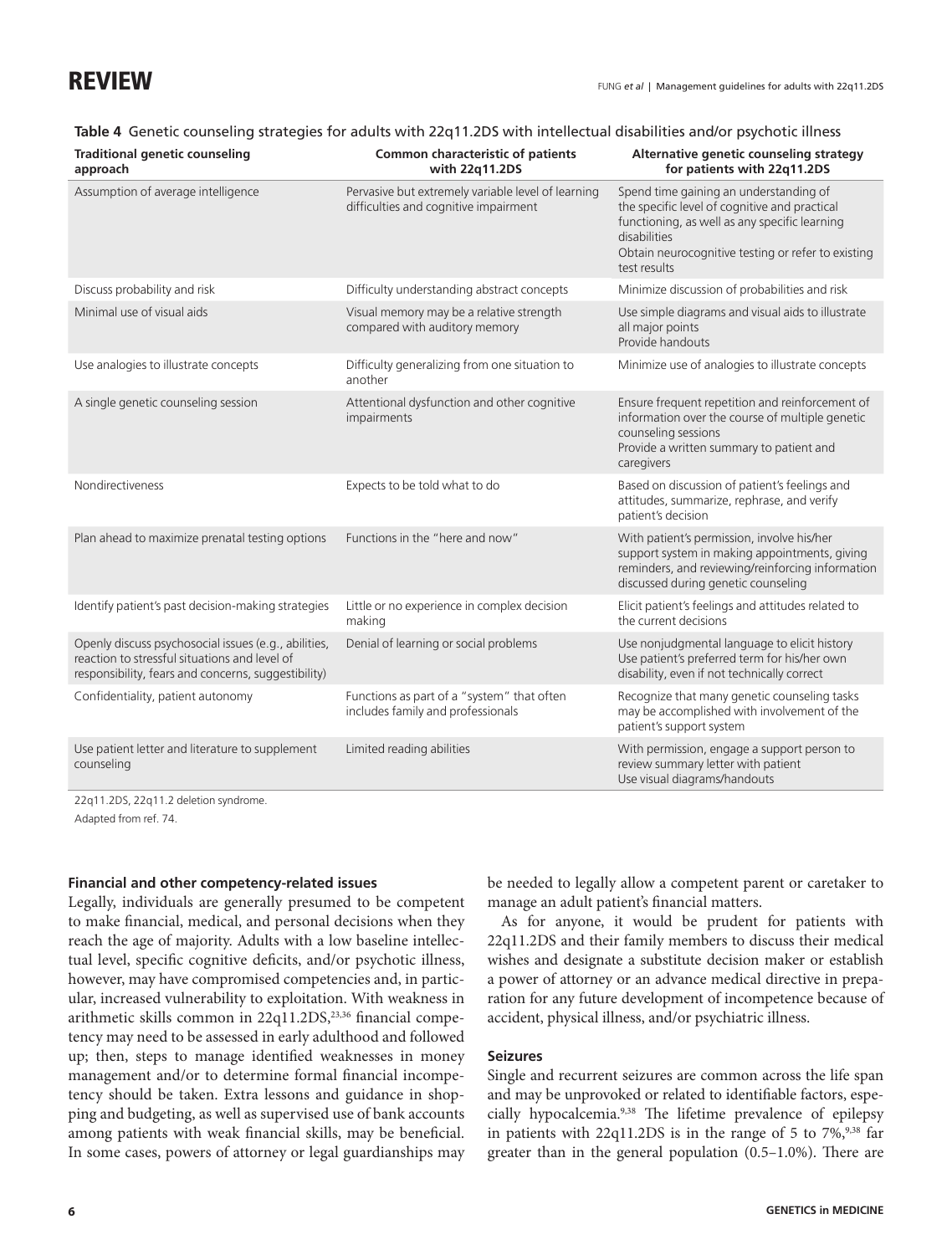limited data about the type, localization, and cause of seizures in 22q11.2DS, particularly in adults.<sup>39</sup> Precipitating events can include fever, ischemia, hypoxia, surgery, medications (including antipsychotics),<sup>26</sup> hyperprolinemia, and hypocalcemia. Hypocalcemia can trigger seizures at any age, <sup>40,41</sup> even in patients with no history of hypocalcemia and/or seizures, because of the underlying parathyroid dysfunction that is part of the syndrome. Hypocalcemic seizures generally resolve with appropriate supplementation<sup>1</sup> and monitoring alone, but anticonvulsant therapy may be indicated should seizures continue after ionized calcium concentrations have normalized.<sup>42</sup>

Some patients have generalized tonic–clonic seizures, with or without myoclonic jerks, characterized as generalized epilepsy. Other seizures may present with minor symptoms such as brief episodes of behavioral arrest and loss of consciousness with or without automatisms. This form of dyscognitive (or complex partial) seizure may be interpreted as confusion or memory loss, potentially leading to underestimates of the true prevalence of seizures in 22q11.2DS. Electroencephalography and computed tomography and/or magnetic resonance imaging of the brain are indicated for all adults with 22q11.2DS with a history suggesting potential nonhypocalcemic seizures. In some cases, seizures may be related to cortical malformation such as polymicrogyria, periventricular nodular heterotopia, or cortical dysplasia.<sup>39,40</sup>

Published case reports indicate that response to standard treatment with anticonvulsant medications seems typical,<sup>38,42</sup> but as yet there are limited data. Standard cautions with respect to the need for vitamin supplements with many anticonvulsants would apply.

### **Endocrine issues**

Hypocalcemia (either overt or subclinical/latent) occurs in the majority of patients with 22q11.2DS and may arise at any age, especially after puberty.<sup>1,9,40,43-46</sup> The largest study of adults reported 80% with a lifetime history of hypocalcemia, including evidence that for most cases of neonatal hypocalcemia, the hypocalcemia recurred later in life.<sup>46</sup> Hypocalcemia in 22q11.2DS is typically attributable to hypoparathyroidism.<sup>44,47</sup> Recent data also suggest that in some cases hypothyroidism and hypomagnesemia may be associated findings.<sup>41</sup> Hypocalcemia can be associated with fatigue, emotional irritability, abnormal involuntary movements of any sort, seizures, and cardiac arrhythmias (electrocardiographic changes including prolongation of the QT interval) and may predispose to osteopenia/ osteoporosis. There is an increased risk of hypocalcemia with any biological stress, such as surgery, childbirth, or infection. Hypocalcemia may also be worsened by alcohol or carbonated beverages such as colas.

Regular investigations including measurements of pH-corrected ionized calcium, magnesium, parathyroid hormone, and creatinine concentrations are recommended.<sup>1</sup> Daily calcium and vitamin D supplementation are recommended for all adults with 22q11.2DS.<sup>1,9</sup> Magnesium supplementation for those with hypomagnesemia is indicated.<sup>41</sup> Treatment with hormonally

active metabolites of vitamin D for more severe hypocalcemia usually requires consultation with an endocrinologist. Targeted monitoring of calcium concentrations should be considered at vulnerable times, for example, peri-operatively, perinatally, or during severe illness. Caution is advised with respect to overcorrection, which can result in iatrogenic hypercalcemia, renal calculi, and renal failure. This can occur inadvertently, such as when treatment compliance with calcitriol improves after adequate management of a psychiatric illness.

Routine clinical monitoring for autoimmune thyroid disease is also indicated.<sup>9,41,48</sup> More than 1 in 4 adults may develop hypothyroidism,41 and 1 in 20 has hyperthyroidism.9 As for hypocalcemia, symptoms of thyroid disease may be confused with those of psychiatric and other conditions.<sup>41</sup> Thyroid function should be assessed on an annual basis.<sup>1</sup> Standard treatments seem effective.<sup>41</sup>

Obesity has been reported in up to 35% of individuals affected with 22q11.2DS,<sup>9</sup> often with onset during childhood or the teenage years<sup>49</sup> and sometimes with rapid weight gain. Obesity and antipsychotic medication use are known predisposing factors for the development of type 2 diabetes mellitus, metabolic syndrome, and nonalcoholic fatty liver, the prevalences of which in 22q11.2DS are as yet unknown. Standard dietary and exercise measures are recommended, taking into account the other associated neuropsychiatric and medical conditions present.

#### **Immune deficits**

The severity and prevalence of immune deficits present in 22q11.2DS are highly variable, although complete thymic aplasia is rare.<sup>50</sup> The immunocompromise found in children sometimes persists into adulthood, including failure to mount an antibody response to vaccination.<sup>51</sup> In general, however, autoimmune disorders are the major immune system issues in adults.<sup>1</sup> These represent the full range of possibilities, including the endocrine disorders mentioned above; others, such as adult arthritic conditions, await formal study.

# **Cardiovascular manifestations**

Congenital cardiac anomalies are common in patients diagnosed with 22q11.2DS as children<sup>2</sup> and represent a chronic disease that requires regular follow-up during adulthood. Although early studies reported serious congenital heart disease to be present in most patients with 22q11.2DS,<sup>40,52</sup> if ascertainment outside of cardiac clinics is taken into account, the prevalence seems to be about 40%.<sup>9,53</sup> Echocardiography during adolescence or adulthood may also reveal aortic root dilation or other minor cardiac anomalies in small numbers of patients.<sup>54</sup>

The most common serious congenital cardiac lesions requiring ongoing care in adults with 22q11.2DS are conotruncal defects, especially tetralogy of Fallot. In developed countries adults with tetralogy of Fallot have almost always undergone intracardiac repair during childhood. A significant proportion of these adults require repeat cardiac interventions, such as pulmonary valve replacement for severe residual pulmonic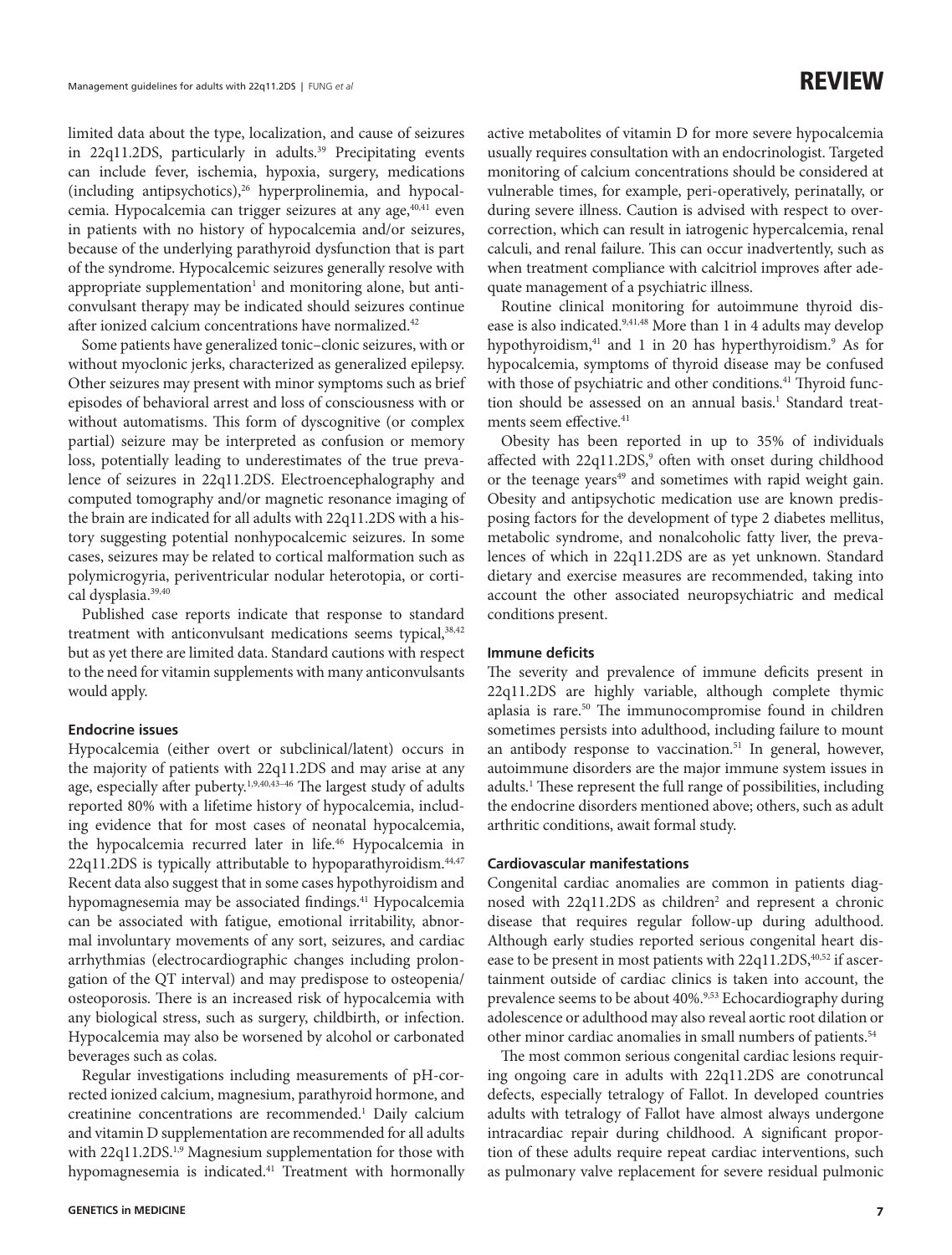regurgitation.55,56 Cardiac determinants of outcome include the presence of residual valve lesions (regurgitation or residual obstruction),<sup>57</sup> the systolic function of the right and left heart,<sup>58</sup> and the propensity of the patient to arrhythmias.<sup>57</sup> Morphological variants such as pulmonary atresia, doubleoutlet right ventricle, atrioventricular septal defect, and branch pulmonary artery stenosis are important factors in adverse late outcomes,<sup>59</sup> and these are more prevalent in patients with 22q11.2DS than in other patients. Management strategies are lesion specific and are discussed in detail elsewhere.<sup>55,56</sup> Other congenital cardiovascular conditions associated with 22q11.2DS include other conotruncal defects (e.g., interrupted aortic arch), as well as pulmonary stenosis, septal lesions (e.g., ventricular septal defect, patent ductus arteriosus), vascular rings, left-sided lesions, and other aortic arch abnormalities. Ongoing follow-up may be warranted.55,56

# **Sexual health and reproductive issues in 22q11.2DS**

Although reproductive fitness is reduced,<sup>60</sup> romantic partnerships, sexual activity, and pregnancy are important aspects of adult life for many individuals with 22q11.2DS. Developmentally appropriate sex education and routine reproductive health care (including contraceptive counseling for men and women, and Pap tests and sexually transmitted infection screening, as appropriate) are indicated.

General recommendations for managing pregnancies for which one member of the couple has 22q11.2DS are provided in **Table 3**. Many common manifestations of 22q11.2DS, including endocrine, cardiac, and psychiatric disease, can pose risks to the mother and fetus during pregnancy and the postpartum period. In an unpublished case series of pregnancies of women with 22q11.2DS, spontaneous fetal loss (miscarriage/stillbirth), pregnancy complications, prematurity, and low birth weight were common (A.S.B., unpublished data). There is evidence of elevated risks for fetal/neonatal complications in pregnancies in which the fetus has a  $22q11.2$  deletion,<sup>61,62</sup> warranting consideration of high-risk antepartum care. Specific pregnancy and contraception education is required for women with congenital cardiac lesions because pregnancies in this group are associated with increased risks of maternal and fetal/neonatal complications.<sup>56,63</sup>

In some individuals delayed maturity and poor decisionmaking abilities may increase the likelihood of engaging in high-risk sexual practices.<sup>60</sup> Resources and guidelines for sexuality and relationship education for adults with intellectual disabilities or other genetic syndromes such as trisomy 21 may be helpful when counseling individuals with 22q11.2DS. Notably, women with 22q11.2DS who have neither schizophrenia nor intellectual disability, regardless of the presence of cardiac anomalies, may have a similar number of offspring as their unaffected sisters, i.e., near normal reproductive fitness.<sup>60</sup>

# **Outcomes in older adults**

Information about long-term outcome and older age ranges in 22q11.2DS is limited; most reports involve individuals in their mid-30s, on average. The substantial proportion of patients living into middle adulthood presents a new set of challenges for long-term care. The aging parents of the current cohort of adults with 22q11.2DS are often faced with the complexities of managing their adult children in their home or elsewhere, which may present significant financial, physical, and emotional stress. A close partnership between families and appropriate professional agencies, including social work and occupational therapy, can help address these challenges. Spouses, siblings, and other relatives may also play an important role.<sup>6,15,64</sup>

# **Early-onset Parkinson disease and neurodegenerative diseases**

There is accumulating evidence that 22q11.2DS is associated with an increased risk for early-onset (age <50 years) Parkinson disease.<sup>65-67</sup> In one study the occurrence of Parkinson disease was significantly elevated over population expectations: 5.9% of 68 patients aged 36 to 64 years were diagnosed with Parkinson disease.<sup>67</sup> All showed early onset of motor symptoms and typical symptom pattern, disease course, and treatment response. Periodic neurological assessment for signs of parkinsonism should thus be considered, especially in adults presenting with changes in motor functioning. Atypical antipsychotics that are associated with fewer extrapyramidal side effects—for example, clozapine and quetiapine—are likely to be preferable for patients who have both Parkinson disease and schizophrenia.67 Calcium concentrations should be monitored appropriately because hypocalcemia may induce or aggravate existing tremors.<sup>67</sup> Functional imaging, where available, may help to distinguish Parkinson disease from extrapyramidal side effects of antipsychotics.66,67 There are as yet few studies of other neurodegenerative disorders in 22q11.2DS. Individuals with severe intellectual disability and psychotic illness may develop a form of dementia.12

# **Premature mortality in 22q11.2DS**

Individuals with 22q11.2DS who survive childhood seem to be at increased risk of premature mortality as adults, but this mortality is not attributable to any single identifiable factor. In one study of 102 adults with 22q11.2DS (mean age: 33.6 years), survival rates to ages 40 and 50 years were 89.9 and 73.9%, respectively.<sup>68</sup> The median age of death among 12 individuals was 41.5 years (range: 18.1–68.6 years), and the causes of death reported were sudden death (most common), heart failure, stroke, suicide, and postoperative complications.<sup>68</sup> Further studies including essential postmortem data are required to better define life expectancy, the mechanism responsible for sudden death, and the roles of major associated conditions.

# **Genetic counseling for adults with 22q11.2DS**

Genetic counseling is an essential component in the ongoing management of all patients with 22q11.2DS and concerned relatives at multiple time points, from late adolescence through adulthood.1 Follow-up genetic counseling may also be necessary as knowledge about 22q11.2DS continues to expand. Although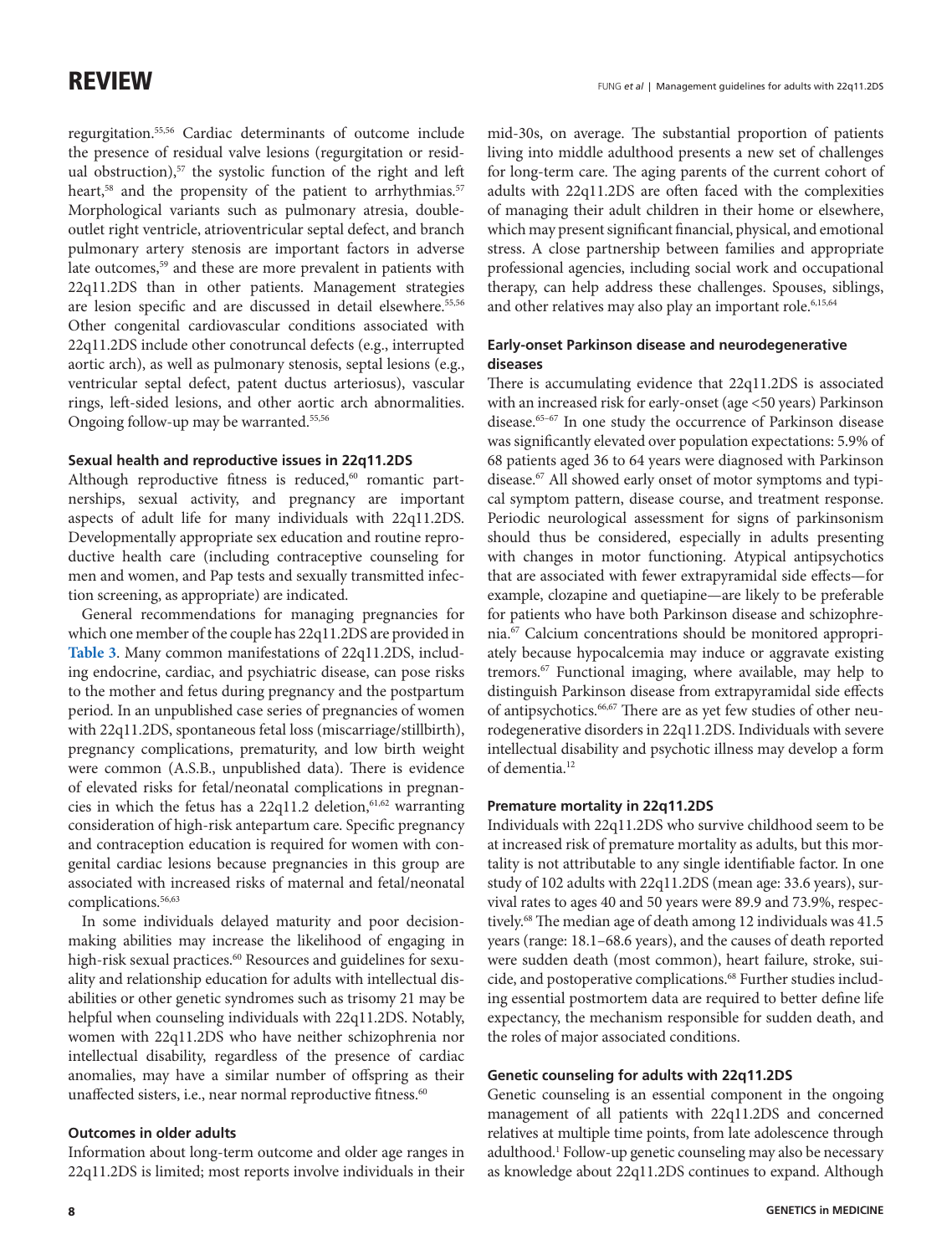genetic counseling would ideally be provided by a trained genetic counselor or medical geneticist, all clinicians involved in the ongoing care of an adult with 22q11.2DS should be in a position to reinforce the information provided in genetic counseling sessions, particularly as it pertains to their medical specialty.

For adults who were diagnosed during childhood, a best-case scenario would mean early interventions for developmental delay and learning difficulties,<sup>69</sup> anticipatory medical care that may reduce morbidity,<sup>9,19,41,70</sup> and genetic counseling that provides updated information about the basic genetics and lateronset features. However, the extent of genetic counseling varies depending on the age, location, and presentation of the individual at diagnosis and follow-up, as well as the background of the clinician providing counseling. Children may not be included in, or may not understand, the genetic counseling provided. Furthermore, adolescents transitioning out of pediatric care often do not yet possess the maturity, curiosity, or educational preparation to fully appreciate the content and message of genetic counseling. Individuals diagnosed following the birth of their child with 22q11.2DS may be more likely to have a milder clinical presentation,<sup>6,7,60,71,72</sup> but genetic counseling and a full systems review and standard investigations are indicated and may reveal previously undetected medical conditions (e.g., hypocalcemia, renal abnormalities).<sup>2,73</sup>

Given the advantages of early detection and treatment of lateonset features of 22q11.2DS, all adolescents and adults should be informed of known clinical manifestations of the syndrome. There may previously have been concerns about "information overload" for the patient or apprehension about fully discussing the wide spectrum of possible phenotypes, especially the increased risk for psychotic illness.<sup>14,31</sup> A matter-of-fact approach with a competent and knowledgeable professional will help in all situations. Genetic counseling for adolescents and young adults especially should include discussion of, and preparation for, transition issues and reproductive decision making.

Basic genetic counseling includes the fact that an affected individual, male or female, has a 50% chance of having an affected child at each pregnancy. In light of the variability of the syndrome, predicting the range and severity of manifestations in the offspring is impossible. Explaining to adults with 22q11.2DS how their child may be "like them" (in having a 22q11.2 deletion) and yet not "like them" (in having a different phenotype) can be challenging. A diagram showing the contribution of a different intact chromosome 22 for a parent and offspring may be helpful (**Supplementary Figure S2** online). Notably, a parent who has experienced a life with 22q11.2DS may have a different perception of what the condition is compared with an unaffected couple discovered to have an affected fetus or infant.53 When an adult is identified as having 22q11.2DS only after the birth of an affected child, the parent requires genetic counseling that focuses on his or her own diagnosis. This often includes the need for additional support in managing the care of the affected child.<sup>6,53,70</sup>

Traditional genetic counseling approaches must be modified to take into account the learning disabilities and other neuropsychiatric issues that are common in adults with 22q11.2DS1,23,74 (**Table 4**). Finucane74 presented sample dialogue from a genetic counseling session involving an adult with 22q11.2DS and intellectual disability to illustrate her technique. In our experience most adults with 22q11.2DS are able to learn simple facts about the genetics of their condition and are satisfied with the standard genetic counseling process, provided there are the necessary modifications to traditional techniques.

# **CONCLUSIONS**

Widespread use of genome-wide genetic diagnostic technologies, declining infant mortality with advances in pediatric surgery and care, nonzero reproductive fitness, and a 50% recurrence risk in 22q11.2DS predict a growing population of (diagnosed and undiagnosed) adults with 22q11.2DS.<sup>60,70</sup> Increasing detection of 22q11.2DS is expected to place greater demands on health-care providers, in particular with the introduction of noninvasive prenatal testing for microdeletion syndromes including 22q11.2DS. Studies are needed to assess impact on health-care resources, given the likely high associated healthcare costs and use of medical services by adults with 22q11.2DS.

More information about adult outcomes in 22q11.2DS is urgently needed to assist accurate genetic counseling and to improve care and service planning. Many important conditions in the general adult population (e.g., cancer, chronic autoimmune conditions, and hematologic issues) are understudied in 22q11.2DS. There is little evidence to support 22q11.2DS-specific management for associated conditions, and as yet there are few dedicated adult 22q11.2DS clinics. The issues identified herein with respect to 22q11.2DS may be common to multisystem genetic syndromes in adulthood more generally, and will increasingly challenge the traditional pediatric focus of clinical genetics services.

### SUPPLEMENTARY MATERIAL

Supplementary material is linked to the online version of the paper at <http://www.nature.com/gim>

# ACKNOWLEDGMENTS

The authors acknowledge the support and endorsement provided by The 22q11.2 Society [\(http://www.22qsociety.org](http://www.22qsociety.org)) on this work, with special thanks to its president, Peter Scambler, for his helpful comments on the manuscript. They also thank Benjamin Gould and Alina Guna for assistance with the literature search and Monica Torsan for assistance with manuscript formatting. This work was supported by the Canadian Institutes of Health Research (CIHR) (MOP 97800, MOP 111238) and Canada Research Chairs program (A.S.B.), a Dempster Family Foundation Canada grant (W.L.A.F. and A.S.B.), a CIHR Frederick Banting and Charles Best Graduate Scholarship and Brain Canada Mental Health Training Award (N.J.B.), a CIHR Vanier Canada Graduate Scholarship and a McLaughlin Centre MD/PhD studentship (G.C.), and a Dalglish Family Hearts and Minds Clinic Fellowship (E.B.). A.S.B. holds the Dalglish Chair in 22q11.2 Deletion Syndrome.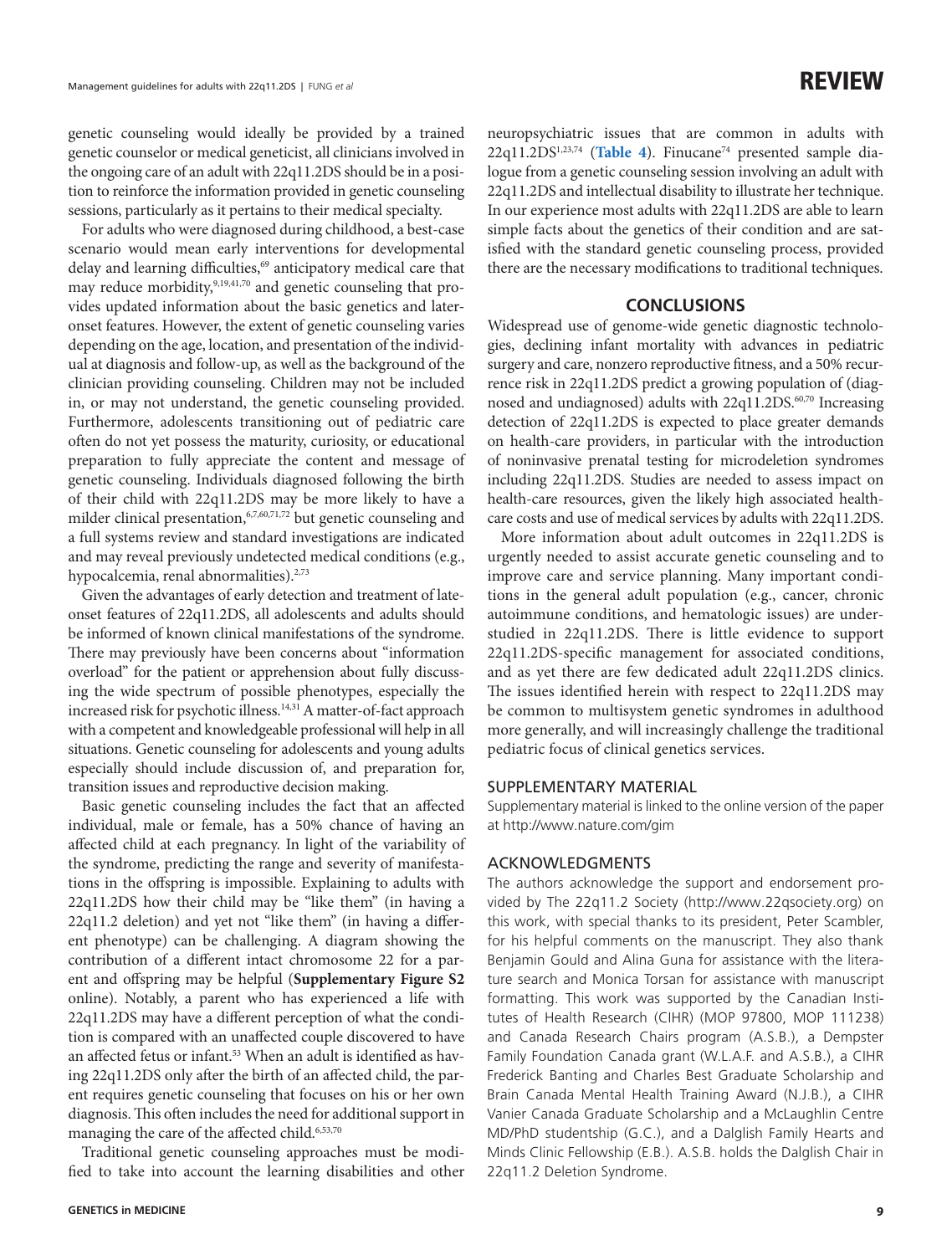# **DISCLOSURE**

The authors declare no conflict of interest.

#### **REFERENCES**

- 1. Bassett AS, McDonald-McGinn DM, Devriendt K, et al.; International 22q11.2 Deletion Syndrome Consortium. Practical guidelines for managing patients with 22q11.2 deletion syndrome. *J Pediatr* 2011;159:332–339.e1.
- 2. McDonald-McGinn DM, Sullivan KE. Chromosome 22q11.2 deletion syndrome (DiGeorge syndrome/velocardiofacial syndrome). *Medicine (Baltimore)* 2011;90:1–18.
- 3. Costain G, McDonald-McGinn DM, Bassett AS. Prenatal genetic testing with chromosomal microarray analysis identifies major risk variants for schizophrenia and other later-onset disorders. *Am J Psychiatry* 2013;170:1498.
- 4. Kaminsky EB, Kaul V, Paschall J, et al. An evidence-based approach to establish the functional and clinical significance of copy number variants in intellectual and developmental disabilities. *Genet Med* 2011;13:777–784.
- 5. Cooper GM, Coe BP, Girirajan S, et al. A copy number variation morbidity map of developmental delay. *Nat Genet* 2011;43:838–846.
- 6. McDonald-McGinn DM, Tonnesen MK, Laufer-Cahana A, et al. Phenotype of the 22q11.2 deletion in individuals identified through an affected relative: cast a wide FISHing net! *Genet Med* 2001;3:23–29.
- 7. Vogels A, Schevenels S, Cayenberghs R, et al. Presenting symptoms in adults with the 22q11 deletion syndrome. *Eur J Med Genet* 2014;57:157–162.
- 8. Murphy KC, Jones LA, Owen MJ. High rates of schizophrenia in adults with velocardio-facial syndrome. *Arch Gen Psychiatry* 1999;56:940–945.
- 9. Bassett AS, Chow EW, Husted J, et al. Clinical features of 78 adults with 22q11 seletion syndrome. *Am J Med Genet A* 2005;138:307–313.
- 10. Fung WLA, McEvilly R, Fong J, Silversides C, Chow E, Bassett A. Elevated prevalence of generalized anxiety disorder in adults with 22q11.2 deletion syndrome. *Am J Psychiatry* 2010;167:998.
- 11. Philip N, Bassett A. Cognitive, behavioural and psychiatric phenotype in 22q11.2 deletion syndrome. *Behav Genet* 2011;41:403–412.
- 12. Evers LJ, van Amelsvoort TA, Candel MJ, Boer H, Engelen JJ, Curfs LM. Psychopathology in adults with 22q11 deletion syndrome and moderate and severe intellectual disability. *J Intellect Disabil Res* 2014;58:915–925.
- 13. Schneider M, Debbané M, Bassett AS, et al.; International Consortium on Brain and Behavior in 22q11.2 Deletion Syndrome. Psychiatric disorders from childhood to adulthood in 22q11.2 deletion syndrome: results from the International Consortium on Brain and Behavior in 22q11.2 Deletion Syndrome. *Am J Psychiatry* 2014;171:627–639.
- 14. Hercher L, Bruenner G. Living with a child at risk for psychotic illness: the experience of parents coping with 22q11 deletion syndrome: an exploratory study. *Am J Med Genet A* 2008;146A:2355–2360.
- 15. Karas DJ, Costain G, Chow EW, Bassett AS. Perceived burden and neuropsychiatric morbidities in adults with 22q11.2 deletion syndrome. *J Intellect Disabil Res* 2014;58:198–210.
- 16. Butcher NJ, Chow EW, Costain G, Karas D, Ho A, Bassett AS. Functional outcomes of adults with 22q11.2 deletion syndrome. *Genet Med* 2012;14:836– 843.
- 17. Ferrell RB, Wolinsky EJ, Kauffman CI, Flashman LA, McAllister TW. Neuropsychiatric syndromes in adults with intellectual disability: issues in assessment and treatment. *Curr Psychiatry Rep* 2004;6:380–390.
- 18. Tang SX, Yi JJ, Calkins ME, et al. Psychiatric disorders in 22q11.2 deletion syndrome are prevalent but undertreated. *Psychol Med* 2014;44:1267–1277.
- 19. Bassett AS, Chow EW. Schizophrenia and 22q11.2 deletion syndrome. *Curr Psychiatry Rep* 2008;10:148–157.
- 20. Bassett AS, Scherer SW, Brzustowicz LM. Copy number variations in schizophrenia: critical review and new perspectives on concepts of genetics and disease. *Am J Psychiatry* 2010;167:899–914.
- 21. van Amelsvoort T, Henry J, Morris R, et al. Cognitive deficits associated with schizophrenia in velo-cardio-facial syndrome. *Schizophr Res* 2004;70:223–232.
- 22. Bassett AS, Chow EW, AbdelMalik P, Gheorghiu M, Husted J, Weksberg R. The schizophrenia phenotype in 22q11 deletion syndrome. *Am J Psychiatry* 2003;160:1580–1586.
- 23. Chow EW, Watson M, Young DA, Bassett AS. Neurocognitive profile in 22q11 deletion syndrome and schizophrenia. *Schizophr Res* 2006;87:270–278.
- 24. Stoddard J, Niendam T, Hendren R, Carter C, Simon TJ. Attenuated positive symptoms of psychosis in adolescents with chromosome 22q11.2 deletion syndrome. *Schizophr Res* 2010;118:118–121.
- 25. Yuen T, Chow EW, Silversides CK, Bassett AS. Premorbid adjustment and schizophrenia in individuals with 22q11.2 deletion syndrome. *Schizophr Res* 2013;151:221–225.
- 26. Butcher N, Fung WLA, Fitzpatrick L, et al. Response to clozapine in a clinically identifiable subtype of schizophrenia: 22q11.2 deletions mediate side effect risk and dosage. *Br J Psychiatry*, in press.
- 27. Bassett AS, Chow EWC, Hodgkinson KA. Genetics of schizophrenia and psychotic disorders. In: Smoller JW, Sheidley BR, Tsuang MT (eds). *Psychiatric Genetics: Applications in Clinical Practice*. American Psychiatric Publishing: Washington, DC, 2008:99–130.
- 28. Antshel KM, Shprintzen R, Fremont W, Higgins AM, Faraone SV, Kates WR. Cognitive and psychiatric predictors to psychosis in velocardiofacial syndrome: a 3-year follow-up study. *J Am Acad Child Adolesc Psychiatry* 2010;49:333–344.
- 29. Gothelf D, Schaer M, Eliez S. Genes, brain development and psychiatric phenotypes in velo-cardio-facial syndrome. *Dev Disabil Res Rev* 2008;14:59–68.
- 30. Vorstman JA, Breetvelt E, Duijff SN, et al. A decline in verbal intelligence precedes the onset of psychosis in patients with the 22q11.2 deletion syndrome. *JAMA Psychiatry*, in press.
- 31. Martin N, Mikhaelian M, Cytrynbaum C, et al. 22q11.2 deletion syndrome: attitudes towards disclosing the risk of psychiatric illness. *J Genet Couns* 2012;21:825–834.
- 32. Bassett AS, Marshall CR, Lionel AC, Chow EW, Scherer SW. Copy number variations and risk for schizophrenia in 22q11.2 deletion syndrome. *Hum Mol Genet* 2008;17:4045–4053.
- 33. Vorstman JA, Breetvelt EJ, Thode KI, Chow EW, Bassett AS. Expression of autism spectrum and schizophrenia in patients with a 22q11.2 deletion. *Schizophr Res* 2013;143:55–59.
- 34. Swillen A, Vandeputte L, Cracco J, et al. Neuropsychological, learning and psychosocial profile of primary school aged children with the velo-cardio-facial syndrome (22q11 deletion): evidence for a nonverbal learning disability? *Child Neuropsychol* 1999;5:230–241.
- 35. Swillen A, Vogels A, Devriendt K, Fryns JP. Chromosome 22q11 deletion syndrome: update and review of the clinical features, cognitive-behavioral spectrum, and psychiatric complications. *Am J Med Genet* 2000;97:128–135.
- 36. De Smedt B, Swillen A, Verschaffel L, Ghesquière P. Mathematical learning disabilities in children with 22q11.2 deletion syndrome: a review. *Dev Disabil Res Rev* 2009;15:4–10.
- 37. Henry JC, van Amelsvoort T, Morris RG, Owen MJ, Murphy DG, Murphy KC. An investigation of the neuropsychological profile in adults with velo-cardio-facial syndrome (VCFS). *Neuropsychologia* 2002;40:471–478.
- 38. Kao A, Mariani J, McDonald-McGinn DM, et al. Increased prevalence of unprovoked seizures in patients with a 22q11.2 deletion. *Am J Med Genet A* 2004;129A:29–34.
- 39. Andrade DM, Krings T, Chow EW, Kiehl TR, Bassett AS. Hippocampal malrotation is associated with chromosome 22q11.2 microdeletion. *Can J Neurol Sci* 2013;40:652–656.
- 40. Ryan AK, Goodship JA, Wilson DI, et al. Spectrum of clinical features associated with interstitial chromosome 22q11 deletions: a European collaborative study. *J Med Genet* 1997;34:798–804.
- 41. Cheung EN, George SR, Andrade DM, Chow EW, Silversides CK, Bassett AS. Neonatal hypocalcemia, neonatal seizures, and intellectual disability in 22q11.2 deletion syndrome. *Genet Med* 2014;16:40–44.
- 42. González W, Bautista RE. Seizures and EEG findings in an adult patient with DiGeorge syndrome: a case report and review of the literature. *Seizure* 2009;18:648–651.
- 43. Choi JH, Shin YL, Kim GH, et al. Endocrine manifestations of chromosome 22q11.2 microdeletion syndrome. *Horm Res* 2005;63:294–299.
- 44. Cuneo BF, Driscoll DA, Gidding SS, Langman CB. Evolution of latent hypoparathyroidism in familial 22q11 deletion syndrome. *Am J Med Genet* 1997;69:50–55.
- 45. Kar PS, Ogoe B, Poole R, Meeking D. Di-George syndrome presenting with hypocalcaemia in adulthood: two case reports and a review. *J Clin Pathol* 2005;58:655–657.
- 46. Cheung EN, George SR, Costain GA, et al. Prevalence of hypocalcaemia and its associated features in 22q11·2 deletion syndrome. *Clin Endocrinol (Oxf)* 2014;81:190–196.
- 47. Brauner R, Le Harivel de Gonneville A, Kindermans C, et al. Parathyroid function and growth in 22q11.2 deletion syndrome. *J Pediatr* 2003;142:504–508.
- 48. Kawame H, Adachi M, Tachibana K, et al. Graves' disease in patients with 22q11.2 deletion. *J Pediatr* 2001;139:892–895.